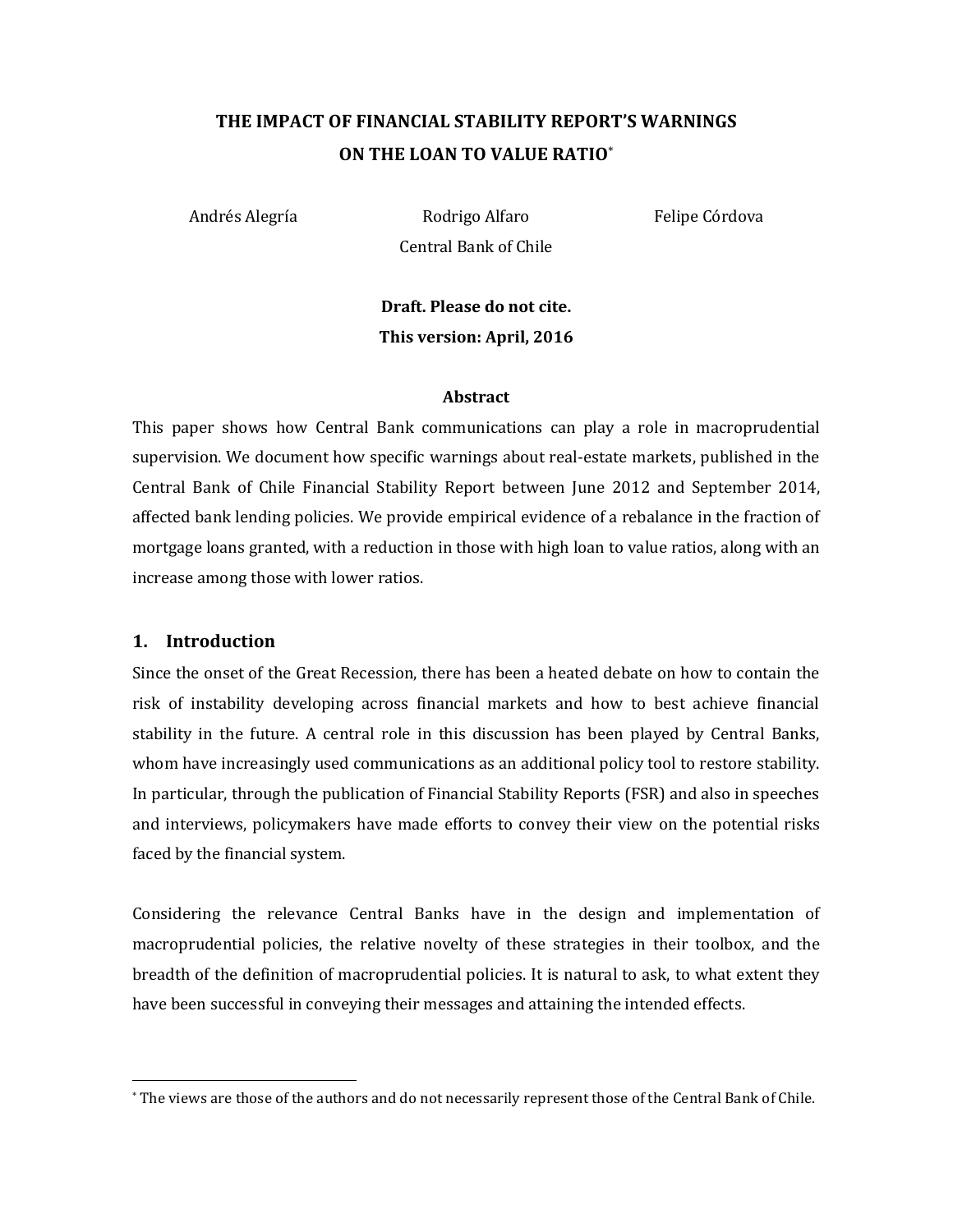The main aim of this paper is on measuring the effect some of these communicational tools, used by the Central Bank of Chile, have had on local financial markets. In particular, this paper focuses on the local housing market. By using a detailed administrative database of every housing transaction in the country, we study the extent to which warnings issued in the Central Bank Financial Stability Reports had an effect on house prices, lending standards, and volume of mortgage loans.

Since the onset of the subprime crisis, the real estate sector has received an increasing interest from academics and policy makers; at least three reasons justify this. First, the burst of the housing bubble in several economies, followed by the fact that highly levered households initiated a process of deleveraging that lead to deep macroeconomic adjustments. Second, housing is the main asset of the average household; therefore changes in property values affect their total wealth considerably. Third, a significant amount of home purchases are financed with mortgage loans, generating an exposure of banks to this sector. Since 2010, the Central Bank of Chile, through its Financial Stability Report (FSR), has documented sustained growth rate in house prices, higher than the one historically observed. The Central Bank, through the FSR, has analyzed the different constituent components of housing prices. Consequently, the monetary authority warned that recent developments in house price trends should not be extrapolated for monetary policy future decisions.

The paper starts by looking at the evolution of aggregate variables related to the real estate sector around the issuance time of the warnings. Housing debt decomposed by financing instrument, number of mortgage loans granted, average debt, house prices, and volume of sales are included in this analysis. In principle, the warnings did not seem to have an effect on these broad variables, supporting the view that their evolution had been consistent with macroeconomic fundamentals. However, when looking more closely at the distribution of loan to value ratios associated to granted loans, the messages conveyed through the FSR seem to have had an impact. Using a detailed database of mortgage loan transactions, this paper shows that FSR warnings had an effect on bank lending policies in the period between June 2012 and September 2014. In particular, following the FSR warnings, there was a noticeable reduction in the number of loans granted with high LTV ratios. Later, the analysis is formalized using probit and quantile regressions; these estimations confirm the previous findings. The warnings had a statistically significant effect reshaping the distribution of LTV ratios for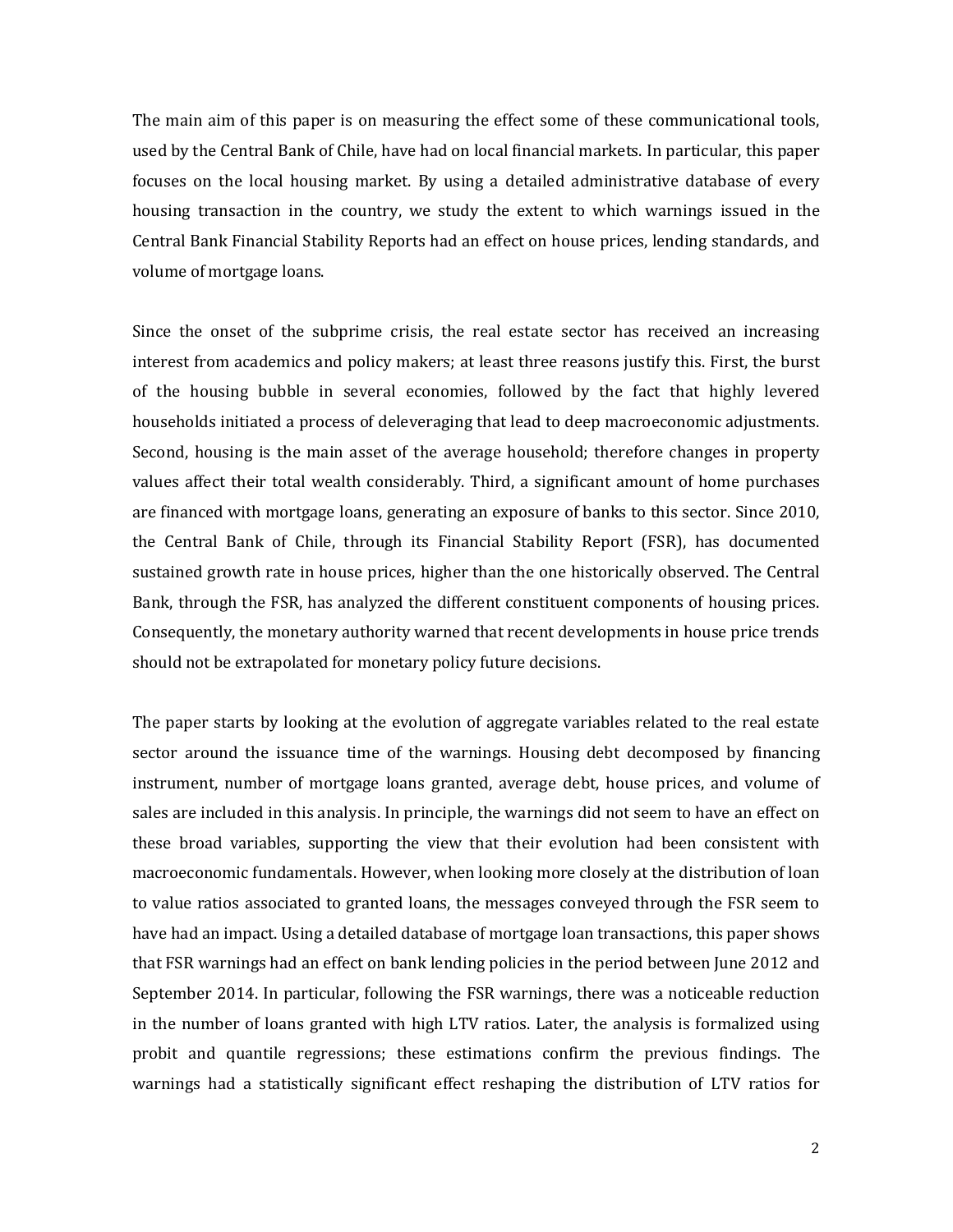granted loans. In particular, there is evidence of a shift out of mortgages with high LTV values, and into lower ratios during the period. Furthermore, private banks and the state owned bank responded in different ways to these messages, most likely due to the different mandate under which the latter type of bank operates.

# **2. Chilean Real Estate Market**

### **2.1 Housing finance**

l

The housing market in Chile has been growing according to the development of the economy. Micco et al  $(2012)$  show that: (i) the fraction of overcrowded houses<sup>1</sup> dropped from 24% to 9% between 1990 and 2009, and (ii) the housing deficit<sup>2</sup> decreased from 540 thousand units to 410 thousand units. In addition, the Survey of Housing Finance conducted by the Central Bank of Chile indicates in its 2014 wave that homeownership rate was about 70%. According to Warnock (2014) this figure is at the top of Latin-American countries. A key element of this homeownership rate is access to housing finance. Several elements must be considered in order to understand the Chilean mortgage market. First, there is a unit of account indexed to inflation  $(UF)^3$  in which banks and financial institutions can grant long-term (20-30 years) loans. Second, most of this market is dominated by banks, having a share of 88% of mortgage loans as of 2010 and a historical average of 90% since early 2000 (Graph 1). Given these facts, the following description will be focused on the banking sector. Among banks, a big player is BancoEstado (BE), a state-owned bank with a participation of 24% over total banking mortgage loans (Table 1).

<sup>1</sup> According to the National Socioeconomic Characterization (CASEN) Survey, conducted in Chile and used by Micco et al. Overcrowded houses are defined as those where the ratio of residents over the number of bedrooms in a house exceeds 2.5.

<sup>&</sup>lt;sup>2</sup> Micco et al. define housing deficit as the difference between total population and the stock of habitable permanent houses (excluding mobile units and those located in slums).

<sup>3</sup> Unidad de Fomento (UF) is a unit of account used in Chile. Its value in Chilean pesos is indexed to total inflation. It is widely used in determining the value of real estate, housing associated costs, and secured loans.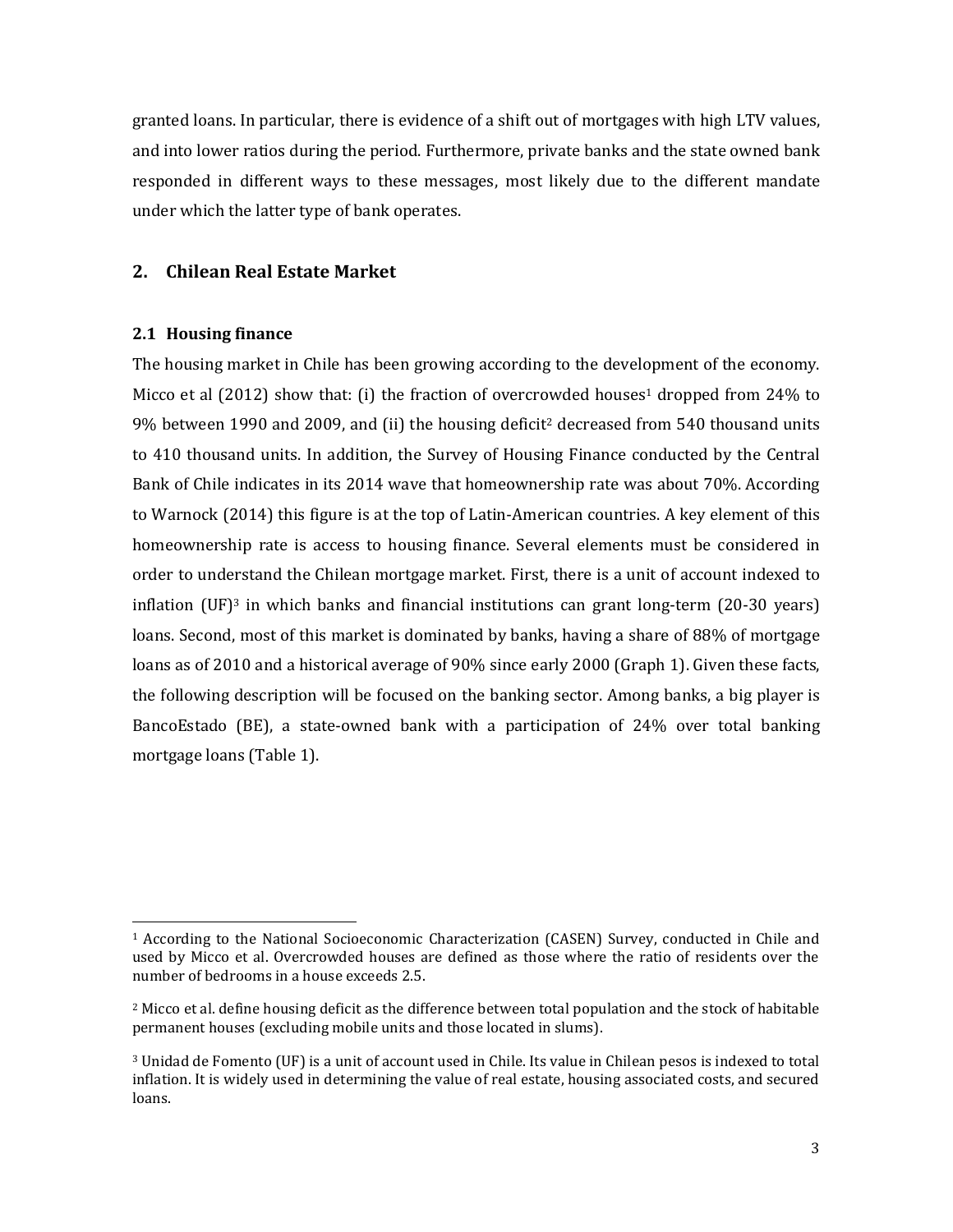|                   | <b>TOTAL LOANS</b>   |         |                      | <b>MORTGAGE LOANS</b> |
|-------------------|----------------------|---------|----------------------|-----------------------|
| <b>BANK</b>       | <b>US\$ Millions</b> | Percent | <b>US\$ Millions</b> | Percent               |
| <b>Banco Bice</b> | 4,516                | $2.7\%$ | 473                  | 1.2%                  |
| <b>BBVA</b>       | 12,277               | 7.4%    | 3,342                | 8.1%                  |
| Consorcio         | 257                  | 0.2%    | 52                   | 0.1%                  |
| De Chile          | 32,888               | 19.8%   | 6,144                | 15.0%                 |
| <b>BCI</b>        | 20,377               | 12.2%   | 4,030                | 9.8%                  |
| BancoEstado       | 23,647               | 14.2%   | 9,762                | 23.8%                 |
| Falabella         | 1,421                | 0.9%    | 482                  | 1.2%                  |
| Internacional     | 1,381                | 0.8%    |                      | $0.0\%$               |
| Itaú (Chile)      | 5,895                | 3.5%    | 1,181                | 2.9%                  |
| Paris             | 383                  | 0.2%    | 28                   | 0.1%                  |
| Ripley            | 419                  | 0.3%    | 119                  | 0.3%                  |
| Santander - Chile | 35,739               | 21.5%   | 9,796                | 23.9%                 |
| Security          | 4,621                | 2.8%    | 633                  | 1.5%                  |
| Corpbanca         | 12,504               | 7.5%    | 2,144                | 5.2%                  |
| HSBC Bank (Chile) | 686                  | 0.4%    | 2                    | 0.0%                  |
| Scotiabank Chile  | 8,195                | 4.9%    | 2,837                | 6.9%                  |
| Others            | 1,149                | $0.7\%$ |                      | $0.0\%$               |
| <b>Total</b>      | 166,355              | 100%    | 41,032               | 100%                  |

**Table 1:** Total and mortgage loans by bank, as of December 2010

Source: Central Bank of Chile.

Third, a number of mortgage-instruments are available for financing the purchase of a house: mortgage notes, endorsable mortgage loans, and non-endorsable mortgage loans. Mortgage notes can be used to finance a fraction of the value of the property, having a maximum allowed Loan to Value (LTV) of 75%; also there is a limit on Dividend to Income (DTI) of 25% for small and medium size loans. Endorsable mortgage loans have a maximum LTV of 80% and no-limit on DTI. Finally, non-endorsable mortgage loans have no-limit on LTV neither on DTI. During the early 2000s, most housing funding was granted through mortgage notes, but since 2004 there has been an increasing participation of non-endorsable mortgage loans. One reason behind this composition change is the combination of an increased credit demand and the relatively larger flexibility of non-endorsable mortgage loans, in terms of LTV and DTI limits, length of term, interest rates, and minimum down payment requirement. The shift also coincides with the introduction, in November 2002, of a transaction tax exemption to loan renegotiations<sup>4</sup> (Graph 1).

l

<sup>4</sup> See Flores (2006).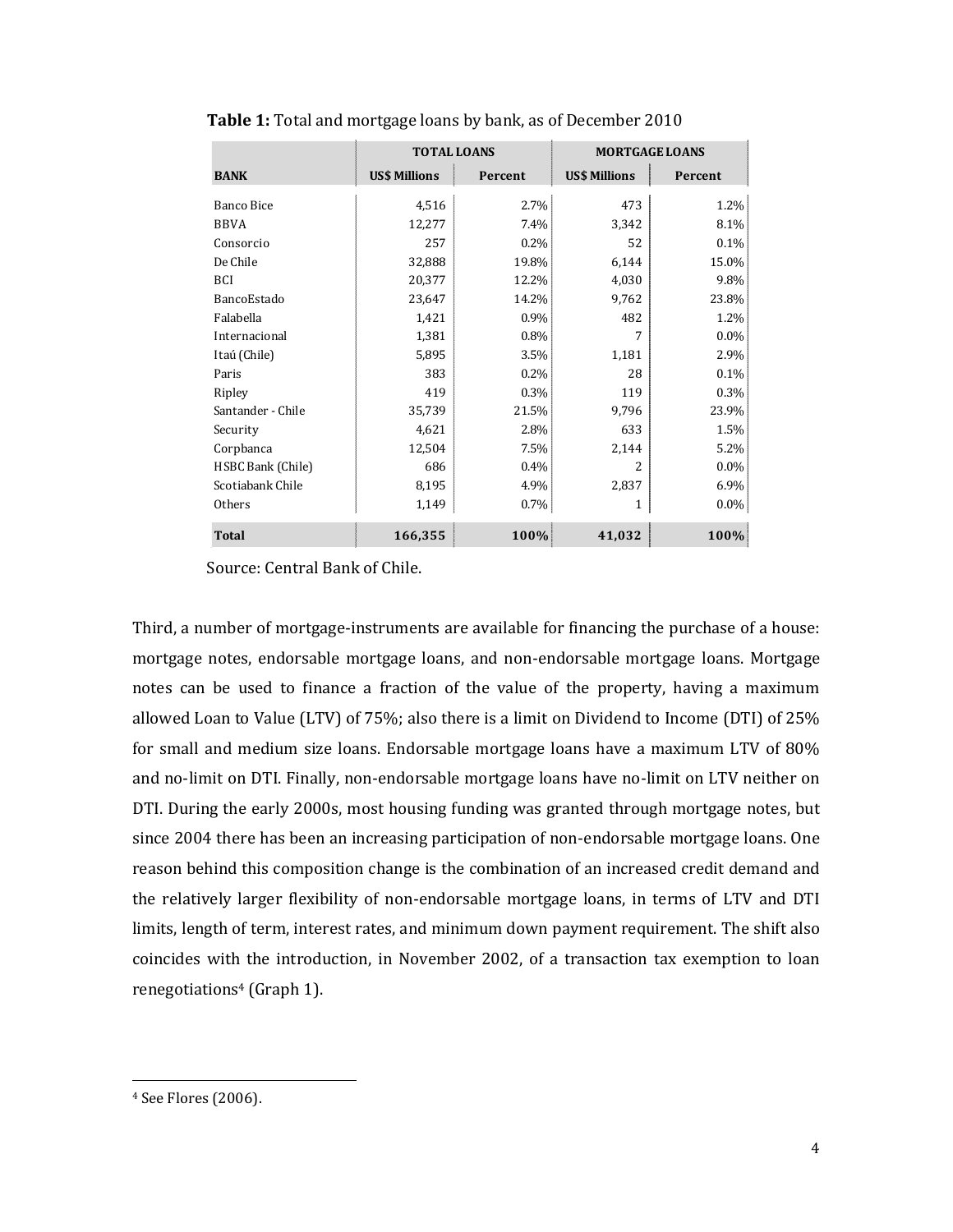In addition to the stock figures presented in Table 1, information on flows between June 2012 and September 2014 (period under study) shows that 8 banks are responsible for about 95% of the total transactions and 93% of the total amount lent (Graph 2). This distribution allows us to focus on 8 banks for our methodological framework, including the state-owned bank (BancoEstado, BE). It should be noted that the participation of BE in the total number of loans is about 33%, but weighted by amount is only 17%. That implies that BE tends to grant loans of relatively small size.



**Graph 1:** Banking housing debt by

l



BE B1 B3 B4 B5 B6 B7 B8 B9 B10 B11 B12 B13 B14 B15



Regarding mortgage loan dynamics, they have shown steady growth in the past five years, reaching annual variations above 10% in real terms since the second half of 2014. . This growth is mainly due to the increase in average debt, instead of number of debtors (Graph 3). Although this is consistent with the evolution of housing prices, discussed below, there is an increment in the number of mortgage loans by debtor. Indeed, in the last 5 years the fraction of debtors with more than one mortgage has increased from 20 to 25% of the total (Graph 4).

0

<sup>5</sup> Unweighted is the cumulative percentage of number of loans granted by each bank. Weighted is the cumulative percentage of the number of loans granted, weighted by the total sum of loan flows corresponding to each bank.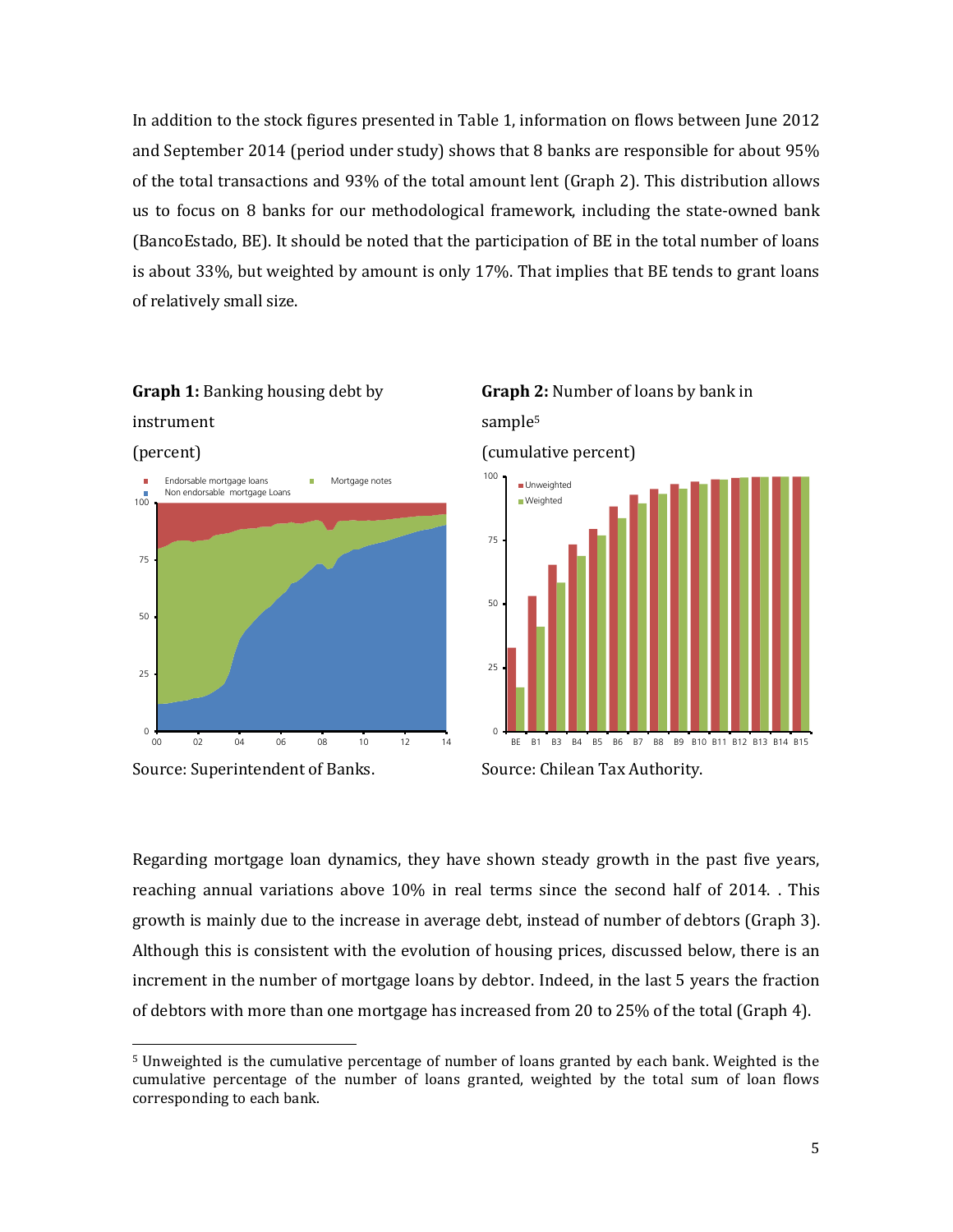

**Graph 4:** Mortgage loans by debtor

(percent)



Source: Central Bank of Chile. Source: Superintendent of Banks.

# **2.2 Housing Price Index**

l

**Graph 3:** Mortgage loans

The Chilean Tax Authority maintains a detailed administrative database of every housing transaction in the country. The database includes information related to the transaction, such as price, location of the house, etc. It also includes information about the characteristics of the house, such as: size (measured in squared meters), or type (apartment, town house). Finally, in this database there is information related to the conditions of the loan (if applies), such as: maturity and bank name. With this information it is straightforward to compute the loan to value ratio (LTV) per transaction.

Using the Chilean Tax database, the Central Bank of Chile calculates the housing price index  $(HPI)$  using a methodology known as stratified method or mix-adjustment<sup>6</sup>. This methodology measures the variations of prices of different types of houses by splitting the sample in groups by certain characteristics, such as, price, geographical location, size, etc. This methodology, therefore, controls for changes in the composition of the sold houses between periods not in groups. For each group average price is computed and we obtain an aggregate index by

<sup>6</sup> For more details about methodology see Central Bank of Chile (2013).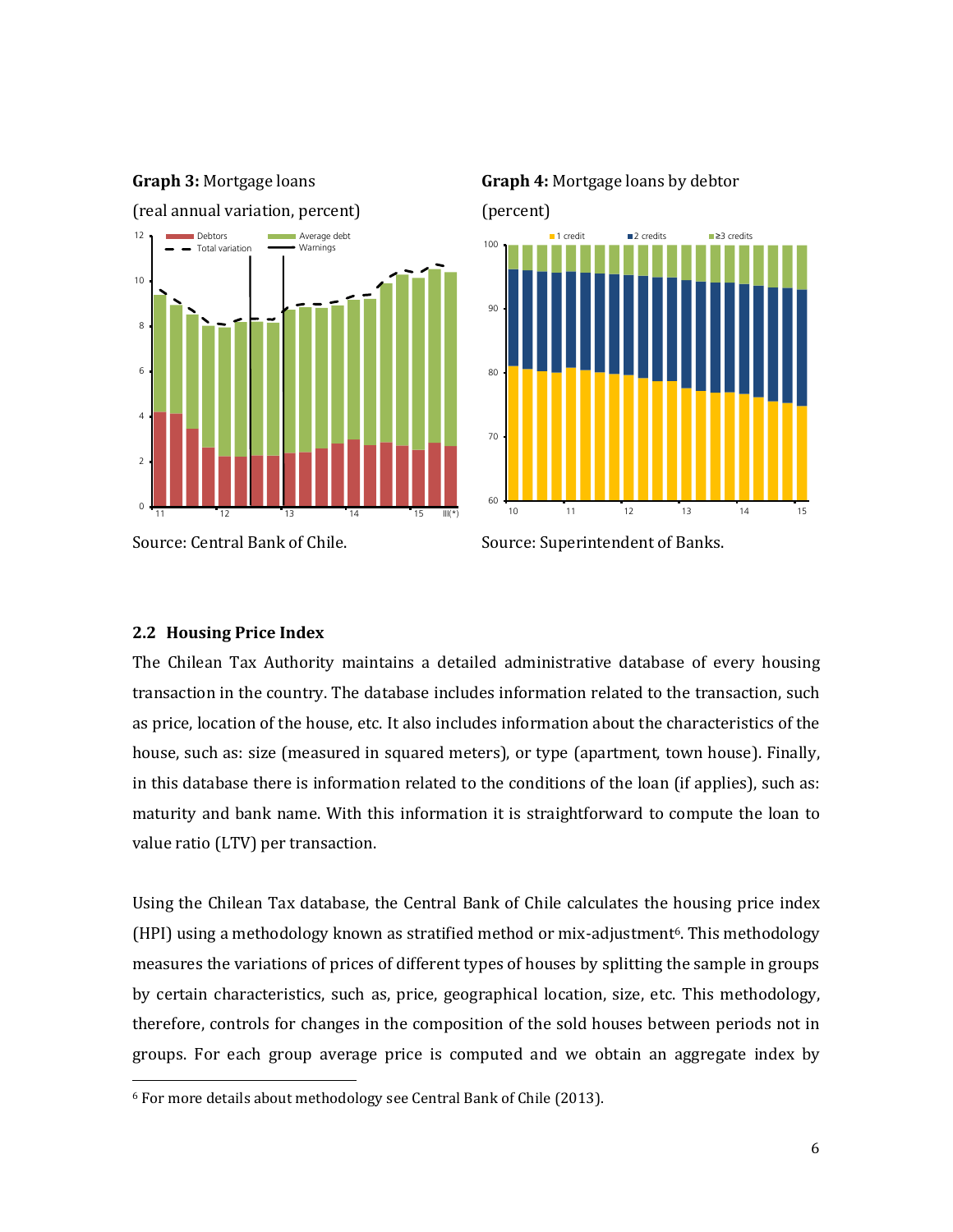weighting averages across groups. Further, the sample is divided into seven geographic zones: North, Center, South and the Metropolitan Area (M.A.) which is divided in M.A. East, M.A West, M.A Downtown and M.A South7. Also, each zone is divided between town-houses and apartments, getting a grand total of 14 groups. This allows us to construct the HPI by zone and type of house and aggregation is computed by weighting these by squared meters. In addition to this index, there is a private estimate generated by the Chilean Chamber of Construction (CChC). The latter is computed only for M.A. and it is based on new houses only. In addition, the index includes houses that are under still construction (promises), we use this additional source since the latter information is not available in our Chilean Tax database.

Both house price indexes show an upward trend since 2002. According to these sources aggregate prices have retained their growth rates, which is be consistent with growing national private income and low long-term interest rates (Graph 5). However, the national figure hides substantial heterogeneity across zones, which is probably influenced by differences in the behavior of demand and the relative supply in each of them (Graph 6). Del Negro and Otrok (2006) documented this heterogeneity in the U.S., their findings indicate that the factors driving house prices switch over time from local to national sources, the national variation does not seem to be linked to monetary policy changes. Allen et al. (2006) also explore this regional price heterogeneity using Canadian data, they find little evidence of long run correlation between different cities and also document a disconnect between house prices, interest rates and other macroeconomic variables. Local factors such as union wage levels, new housing prices and number of building permits issued seem to be more closely related to local house prices. Regarding our dataset, despite differences in methodologies of both indexes, they show similar trends. However, the one computed by CChC shows less fluctuation, most likely because it is based on a fitted model.

l

<sup>7</sup> More details about the subdivision into zones see Central Bank of Chile (2013). A detailed map depicting the different zones is included for reference in Appendix 2.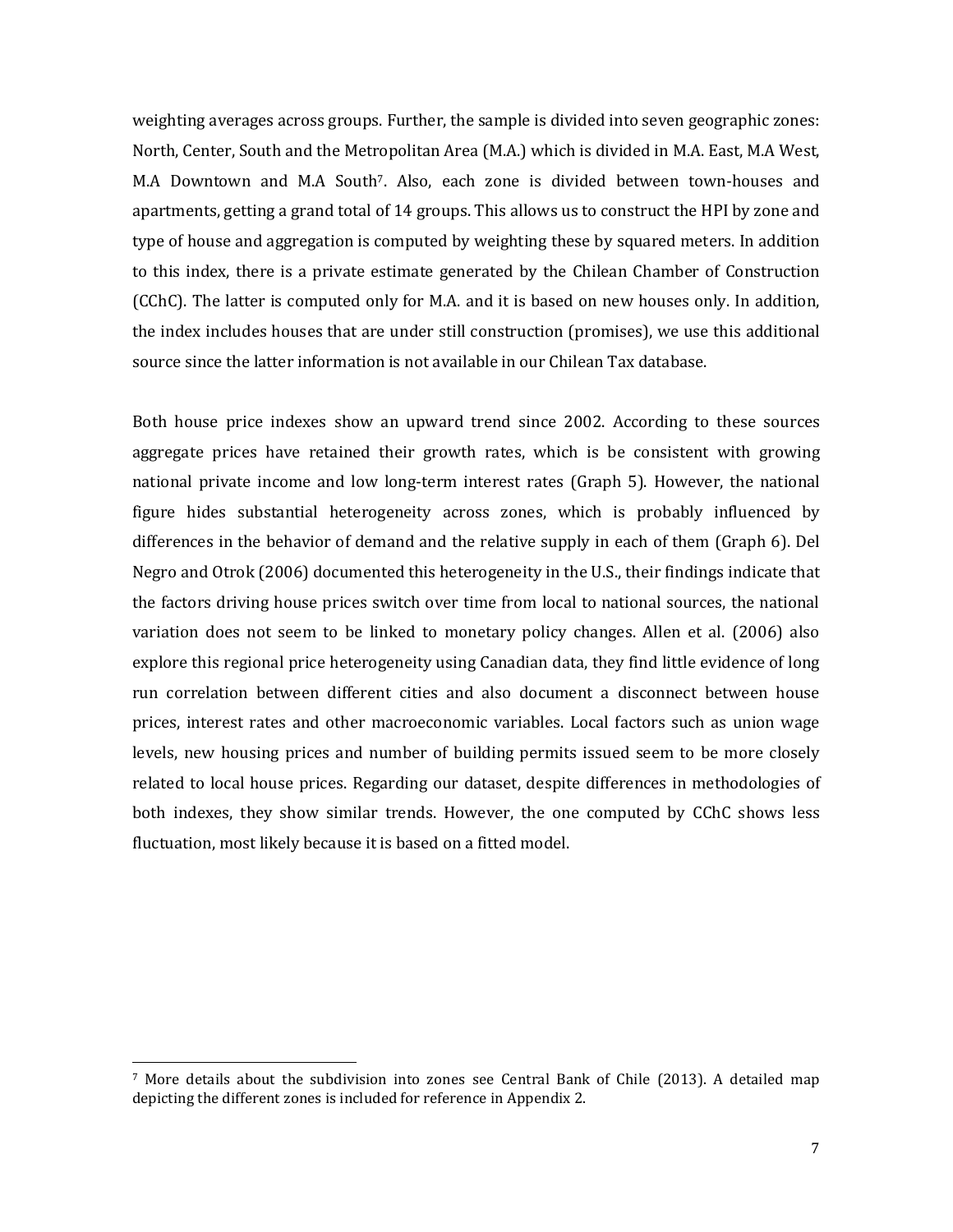

### **2.3 Recent developments**

l

The sale of housing units in Santiago shows a positive trend since the onset of the global crisis (Graph 7). This occurs in a context of growing prices, historically low interest rates, and recent changes in sales tax policy, which could partially explain the volume of units sold during last year.

During the first quarter of 2015, new home sales and construction in Santiago remained above their historical averages. Home sales continued to grow at a pace of around 10,000 units per quarter. The production of new homes, including gross commitments, grew strongly (22% in annual terms in the first quarter of 2015) possibly driven by higher sales expectations and/or the recent stabilization of costs, in particular those associated to labor. The slowdown in costs, together with increased volume of registered deeds, had a favorable impact on the profitability of the real estate business of the main companies in the sector. Finally, relative to disposable income, housing prices were stable in 2014 and in the lower range of indicators for a wide set of countries.

<sup>8</sup> CChC uses a hedonic methodology to calculate the index, as opposed to the other indices where a stratified methodology is utilized.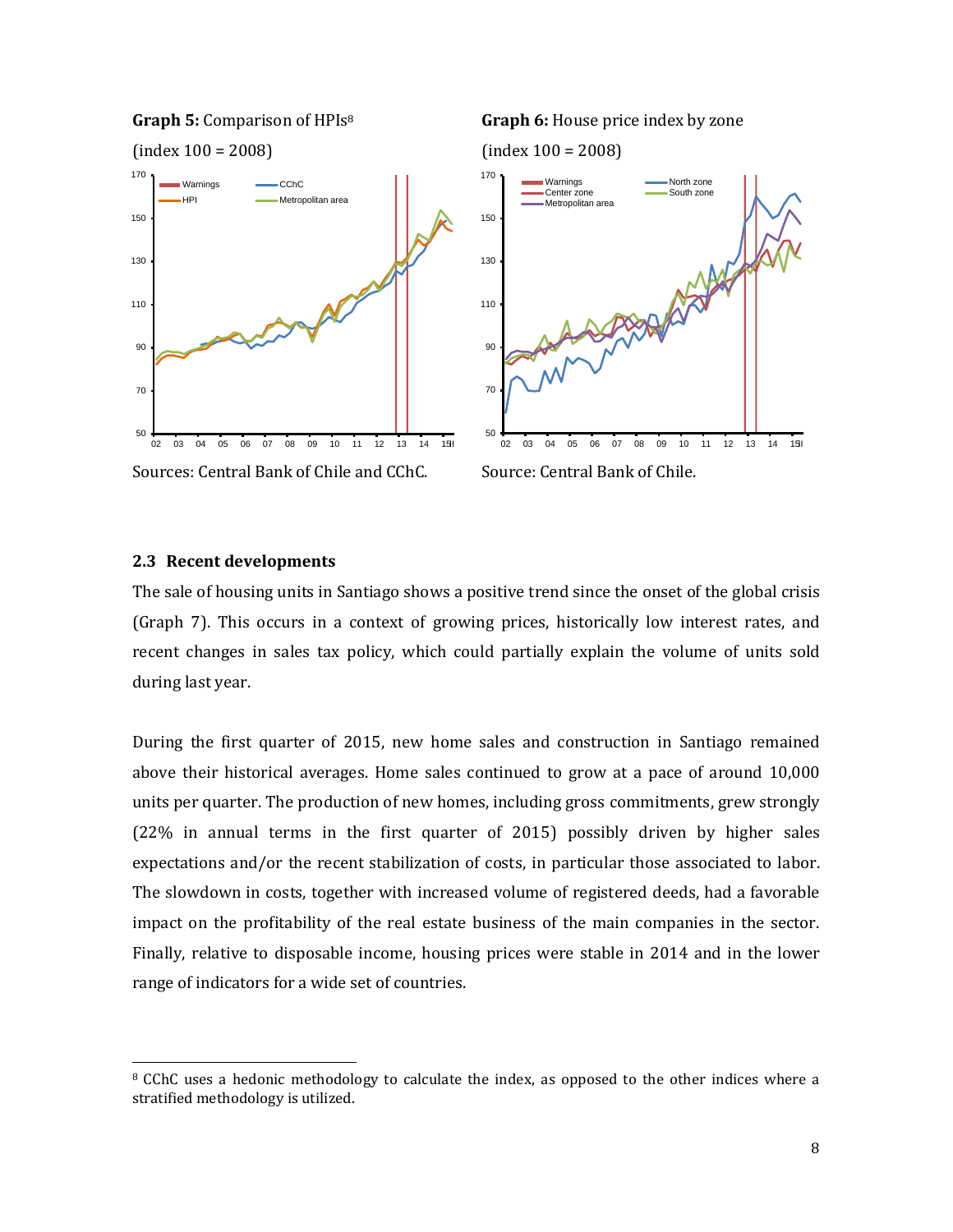

**Graph 7:** Sales by type of property

(\*) Include promises. Source: Chilean Chamber of Construction.

### **2.4 Warnings in the Financial Stability Report**

Twice a year, the Central Bank of Chile publishes its Financial Stability Report (FSR). The objective of the FSR is to provide information to the general public, on a half-yearly basis, on recent macroeconomic and financial events that could affect the financial stability of the Chilean economy. In addition, the FSR presents policies and measures that support the normal operation of the internal and external payment system. In the first and second half of 2012 two warnings were published in the FSR, they were associated with the real estate market and its developments (Table 2). . Both referred to the existence of potential risks in the housing market, and the second one explicitly mentioned lending standards. It is hard to quantify the intensity of the messages just by reading the warnings. That is why we will take a quantitative approach in order to do this.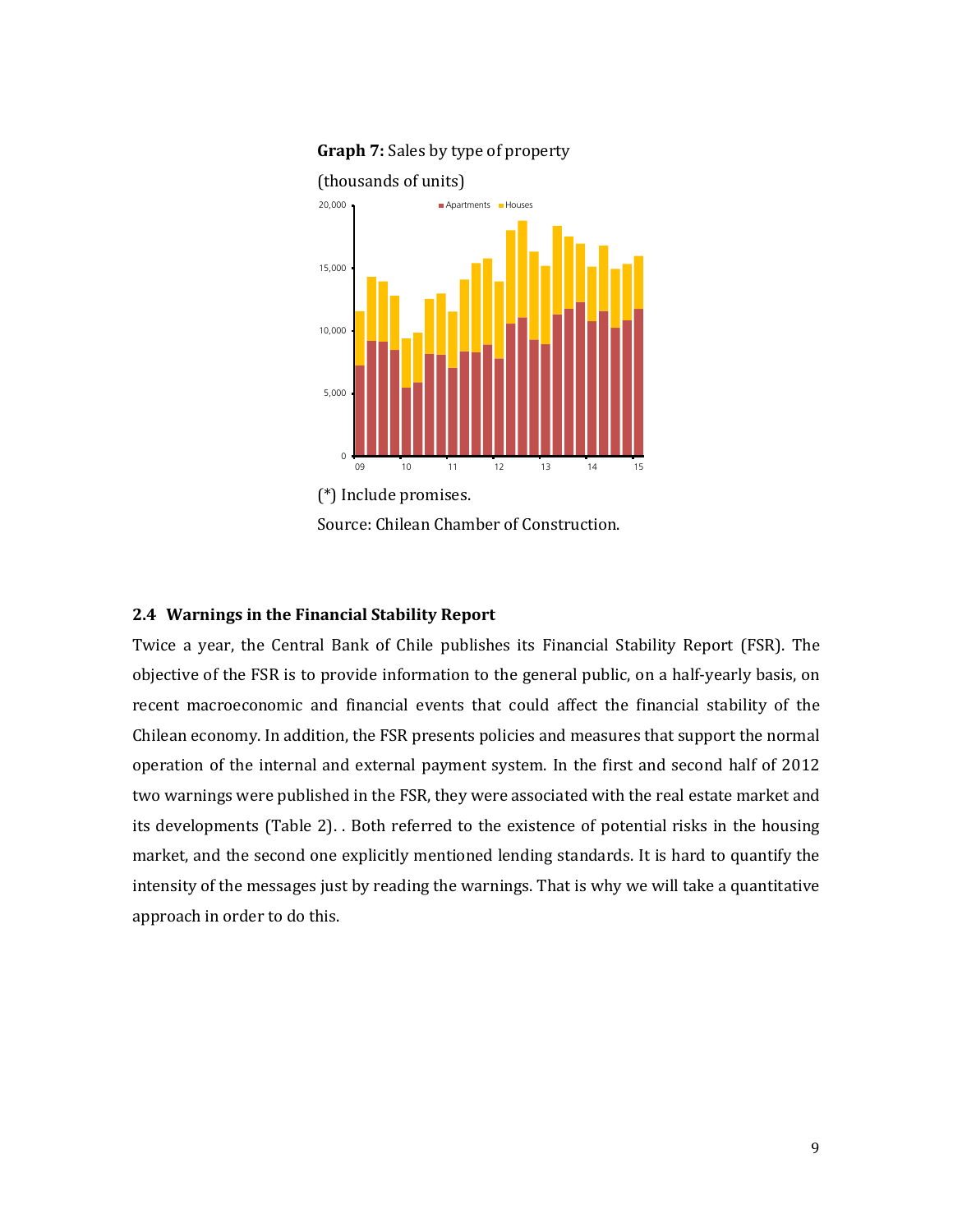#### **Table 2:** FSR Warnings

First Half 2012 (June 18, 2012)

"Aggregate housing prices move in tandem with the economy's level of interest rates and income. At some districts in the central and eastern area of the Santiago Metropolitan Region prices are outgrowing their historic trends, possibly due to constraints in the land available. It is important to keep in mind that the materialization of the risk scenario described in this Report could lead to a breakdown in current price trends. The potential implications of this are price adjustments influencing the profits of executed projects and, additionally, the households searching for a home". collaterals backing mortgage loans".

Source: Central Bank of Chile.

# Second Half 2012 (December 18, 2012)

"The Report highlights that aggregate housing prices indices have maintained their pace of expansion, in line with the dynamism of the economy, and that in many districts prices are rising above historic trends. These increases occur in a context of high growth in housing demand and a significant expansion of activity in this sector. […] This, together with somewhat less stringent lending standards for mortgage credit. These developments could lead to financial vulnerabilities in the real estate and construction industry, or in those

As we showed in the previous section, these warnings do not seem to have had an effect on aggregate house prices or the total volume of mortgage loans granted. The warning issued in June 2012 is marked in Graph 5 with a red bar; there is no noticeable effect on aggregate housing prices. The same lack of variation is observed when house prices are decomposed by zone (Graph 6). The second warning —also marked with a red bar— does not appear to have an impact on prices either. Graph 3 shows the growth rate of mortgages loans accelerating following the issuance of warnings. Thus, the aggregate figures suggest that warnings had no impact, and central bank communication through the FSR was ineffective as a macroprudential tool. There are two possible explanations for this, first warnings may not have power because market participants do not value the messages delivered in the FSR. This would imply a failure of warnings as a feasible macroprudential tool.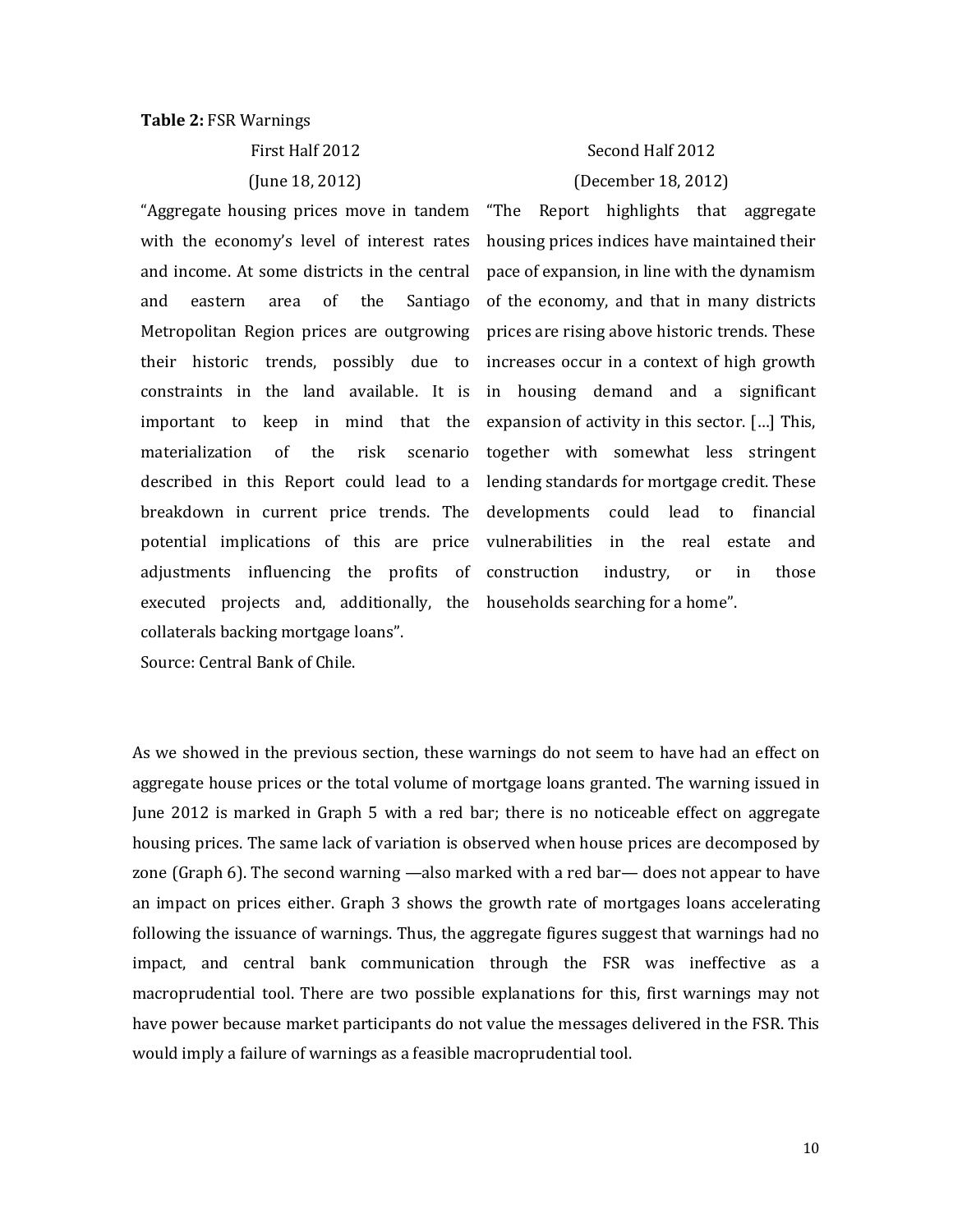However, a second argument can be put forward on the basis that no impact on these aggregate variables can be explained by the fact that warnings did not point to a given imbalance on the market but a prospective vision of it. Thus, it is expected that warnings will affect the lending policies of banks, for example on Loan to Value ratio (LTV). Again an impact on average LTV will tell us about some generalized risk-taking behavior of banks; therefore warnings will point to a risk-type of imbalance.

By considering the information of the eight largest banks in this market, the distribution of LTV ratios for newly originated mortgages shows some variation around the two warning events. In particular, the high-end of the LTV distribution (90th percentile) fell after the first warning and then dropped again after the second warning (Graph 9). It is worth noting that the 75th percentile did not react to these warnings, being a compression of high LTV's. Prior to the first warning, about 10% of mortgage loans were granted with an LTV of 100%, after the warnings around 10% of loans were granted with an LTV of 90%. Concerned about a possible bias in our results due to the presence of the state owned bank BE, which could have followed the warnings more closely, we removed it from the sample. When re-estimating with this trimmed sample, the impact remains (Graph 10).







(\*) Vertical lines indicate the warnings dates. Source: Central Bank of Chile.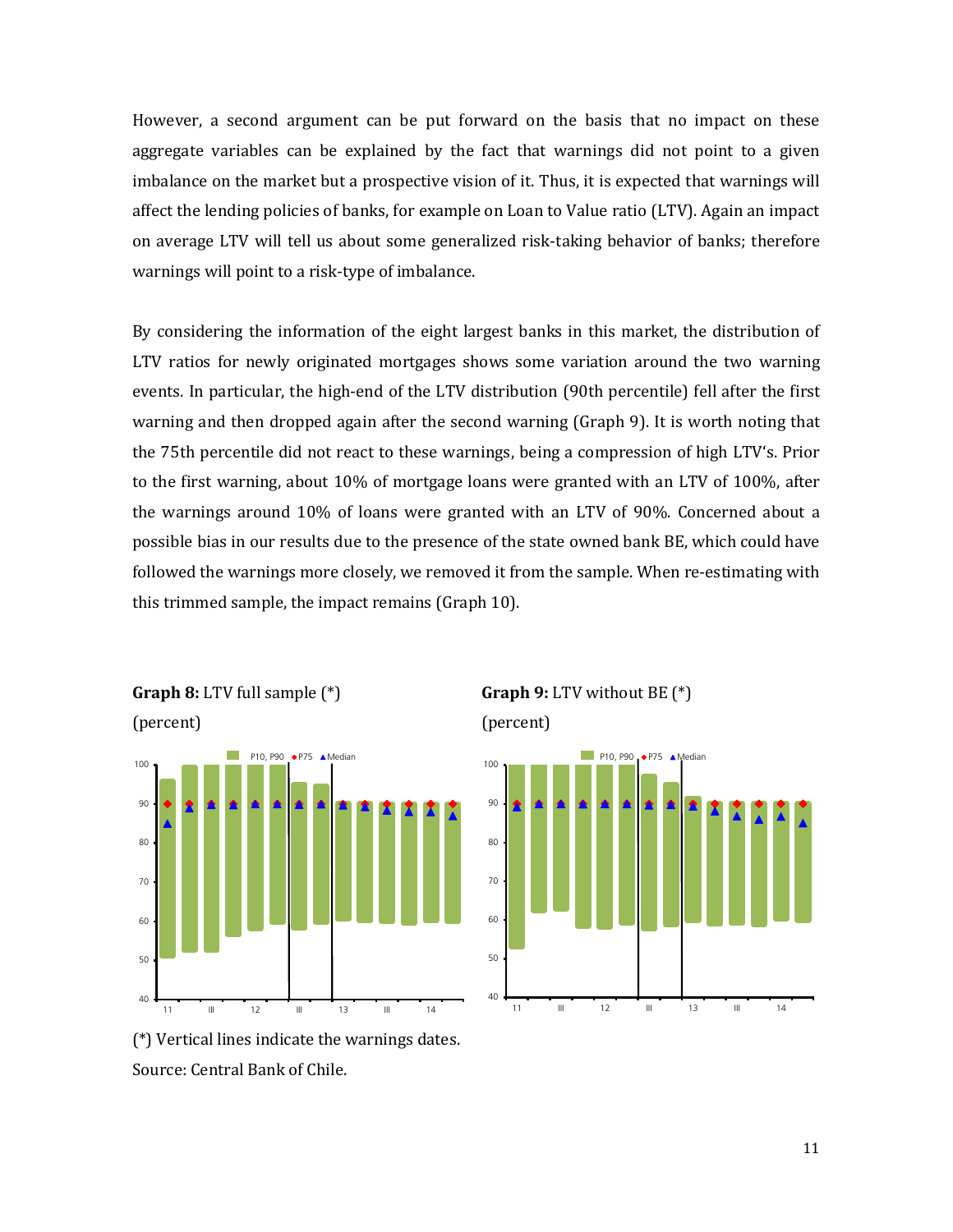Before taking the econometric approach, let us assess the impact of warnings by computing LTV ratio brackets. From doing this, it becomes clear that banks tended to reallocate loans into brackets with lower LTVs. In particular, the impact of the first warning translated into a reduction in the high LTV bracket (above 90%) that was somehow compensated by an increase in the low LTV bracket (below 70%). One quarter after the first warning, the share of loans in the 81-90% bracket began to increase. A similar pattern is observed after the second warning (Graph 11). Results are robust to the exclusion of BE (Graph 12). In the next section we use quantile regressions to evaluate the statistical significance of the change in the 90th percentile we illustrated graphically. This exercise will also allow us to control for bank fixedeffects. A probit analysis will also be conducted in order to evaluate the statistical significance of these findings from a slightly different approach.





BE

**Graph 11:** Distribution of LTV ratio without



# **3. Empirical Results**

As previously mentioned, a large fraction of loans (over 30% as of 2012Q1) were granted with a LTV ratio of 90% or higher. Furthermore, about 10% of these loans are associated with an

Source: Central Bank of Chile.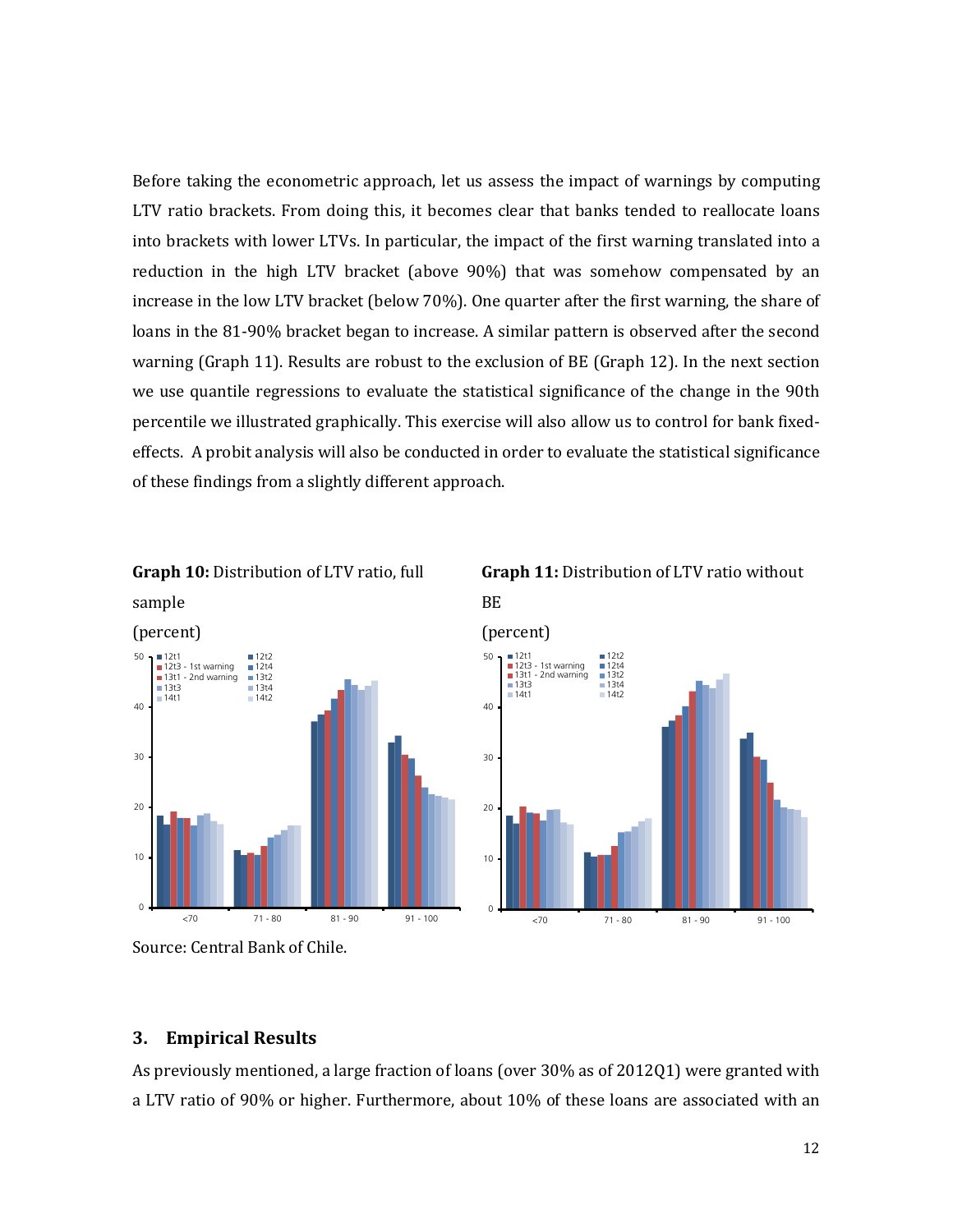LTV ratio of 100%. The graphical evidence suggests that warnings in the FSR about real estate market vulnerabilities made by the Central Bank of Chile had an impact on the high end of the LTV distribution. To document whether these warnings had a significant impact, two different methodologies are used in this section. First, a binary probit model is estimated in order to quantify the effectivity public warnings about potential housing market vulnerabilities had in diminishing the probability that a high LTV ratio loan was granted. In this model a positive outcome is defined as the granting of a loan with an LTV ratio exceeding a given threshold. Second, as we showed in the previous section, the central moments of the LTV ratio distribution remained unchanged with the effects concentrated on its upper tail. Thus, a quantile regression is estimated in order to compute the impact of the public warnings on the median and several other percentiles of the LTV ratio distribution. Attending to the historical behavior of the state owned bank, a robustness exercise excluding BancoEstado is conducted for both probit and quantile estimations.

In all of the estimations below we use the Chilean Tax Authority data. The sample spans 2011Q1 through 2014Q2 with quarterly frequency.

### **3.1 Binary Modeling for high LTV**

In this section we estimate a probit model. Our dependent variable is binary, it is equal to 1 when the LTV ratio associated to a transaction is higher than a given threshold, and 0 otherwise. We construct two dependent variables for two LTV thresholds, namely LTV90 and LTV80 for 90 and 80% thresholds, respectively.

As independent variables, we construct two dummy variables, one for each FSR warning. The first one was issued in 2012Q3, and the second in 2013Q1. Each of these is equal to 1 after the respective warning is issued, and 0 otherwise. In tables 3 and 4 results are presented for the sample containing all 8 banks, as well as the sample excluding BE. For the LTV90 estimation, in column 1 we can see the first warning reduced the probability of a loan being granted with an LTV higher than 90%. In columns 2 and 3 we report how the second warning also had a significant negative effect on the probability of occurrence. The sign for the first warning switches to positive, however the joint effect of both warnings remains negative and statistically significant. Furthermore, the estimation excluding BE shows a robust result, with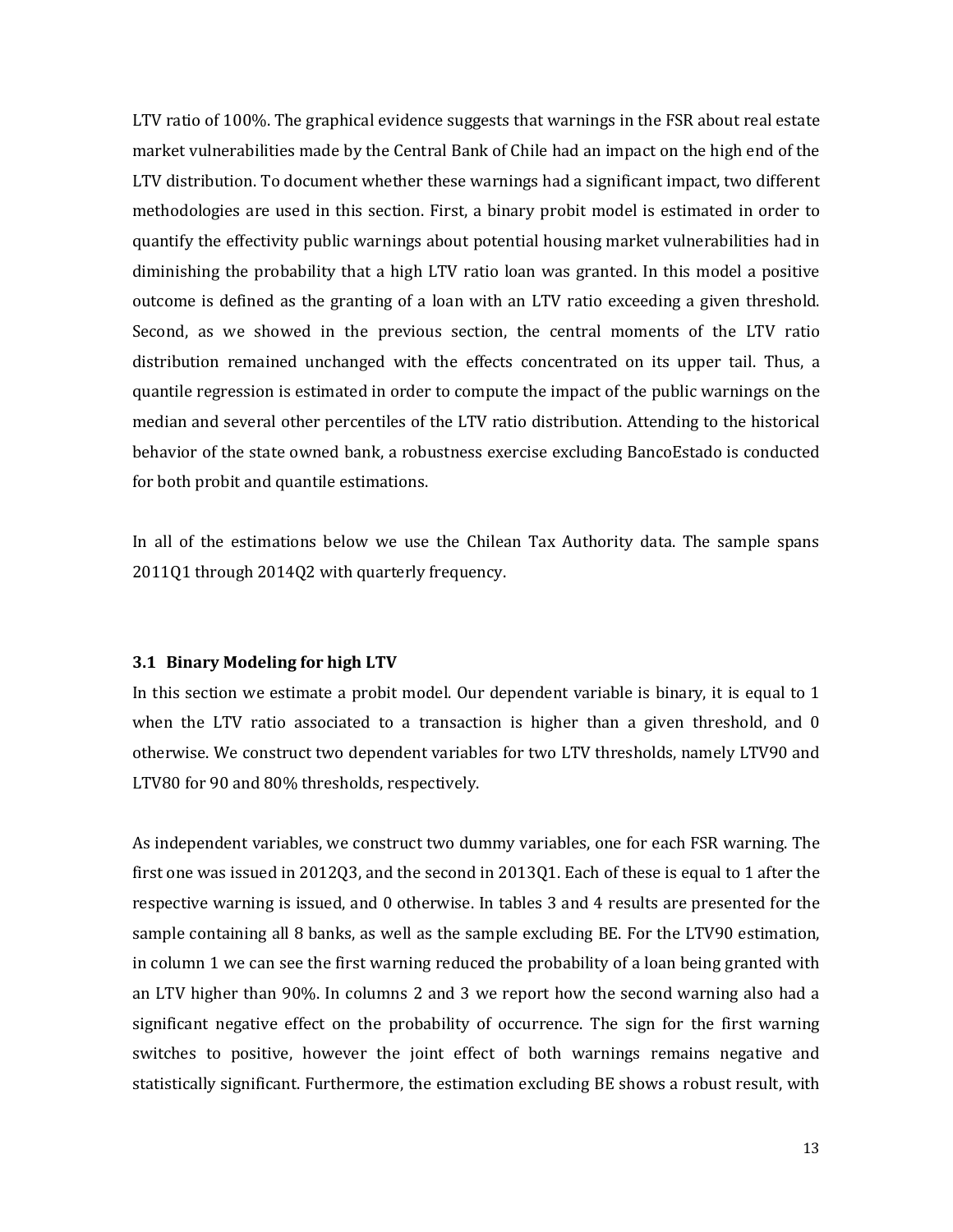a larger magnitude for the total effect than the one obtained with the full sample. The fact this effect is larger without the state owned bank could be due to its mandate, and segment of the mortgage loan market where it operates. Next we show the estimation results for the 80% threshold in Table 4. For the model in column 1, with the first warning only, the effect is positive. This result is puzzling, but could be explained by a reallocation of loans, with banks granting more loans with lower LTV to compensate for the reduction in those with a higher ratio. This result follows the same pattern when we include both warnings in columns 2 and 3; there is a positive sign for the first warning and negative for the second, both statistically significant. When we estimate excluding BE, the impact of each warning over the probability of occurrence is individually negative and significant. Once again this could be due to the mandate that rules the state owned bank BE.

**Table 3:** Probit - (LTV90)

|                 | <b>Full Sample</b> |            |            | <b>Without BE</b> |            |            |
|-----------------|--------------------|------------|------------|-------------------|------------|------------|
|                 | (1)                | (2)        | (3)        | (4)               | (5)        | (6)        |
| 2012q3          | $-0.07***$         | $0.04***$  | $0.06***$  | $-0.22***$        | $-0.06***$ | $-0.04***$ |
| 2013q1          |                    | $-0.16***$ | $-0.16***$ |                   | $-0.21***$ | $-0.22***$ |
| <b>Constant</b> | $-0.25***$         | $-0.25***$ | $-0.04***$ | $-0.19***$        | $-0.19***$ | $0.02***$  |
| <b>Bank FE</b>  |                    |            | <b>Yes</b> |                   |            | Yes        |
| N               | 198,299            | 198,299    | 198,299    | 157,985           | 157,985    | 157,985    |

 $*$  p<.1, \*\* p<0.05, \*\*\* p<.01

Source: Author's calculations.

**Table 4:** Probit – (LTV80)

|                 | <b>Full Sample</b>       |            |            | <b>Without BE</b> |            |            |
|-----------------|--------------------------|------------|------------|-------------------|------------|------------|
|                 | (1)                      | (2)        | (3)        | (4)               | (5)        | (6)        |
| 2012q3          | $0.05***$                | $0.09***$  | $0.11***$  | $-0.12***$        | $-0.08***$ | $-0.06***$ |
| 2013q1          |                          | $-0.05***$ | $-0.06***$ |                   | $-0.05***$ | $-0.07***$ |
| Constant        | $0.50***$                | $0.50***$  | $0.62***$  | $0.62***$         | $0.62***$  | $0.69***$  |
| <b>Banks FE</b> | $\overline{\phantom{0}}$ |            | <b>Yes</b> |                   |            | Yes        |
| N               | 198,299                  | 198,299    | 198,299    | 157,985           | 157,985    | 157,985    |

 $*$  p<.1,  $*$  p < 0.05,  $**$  p < 0.01

Source: Author's calculations.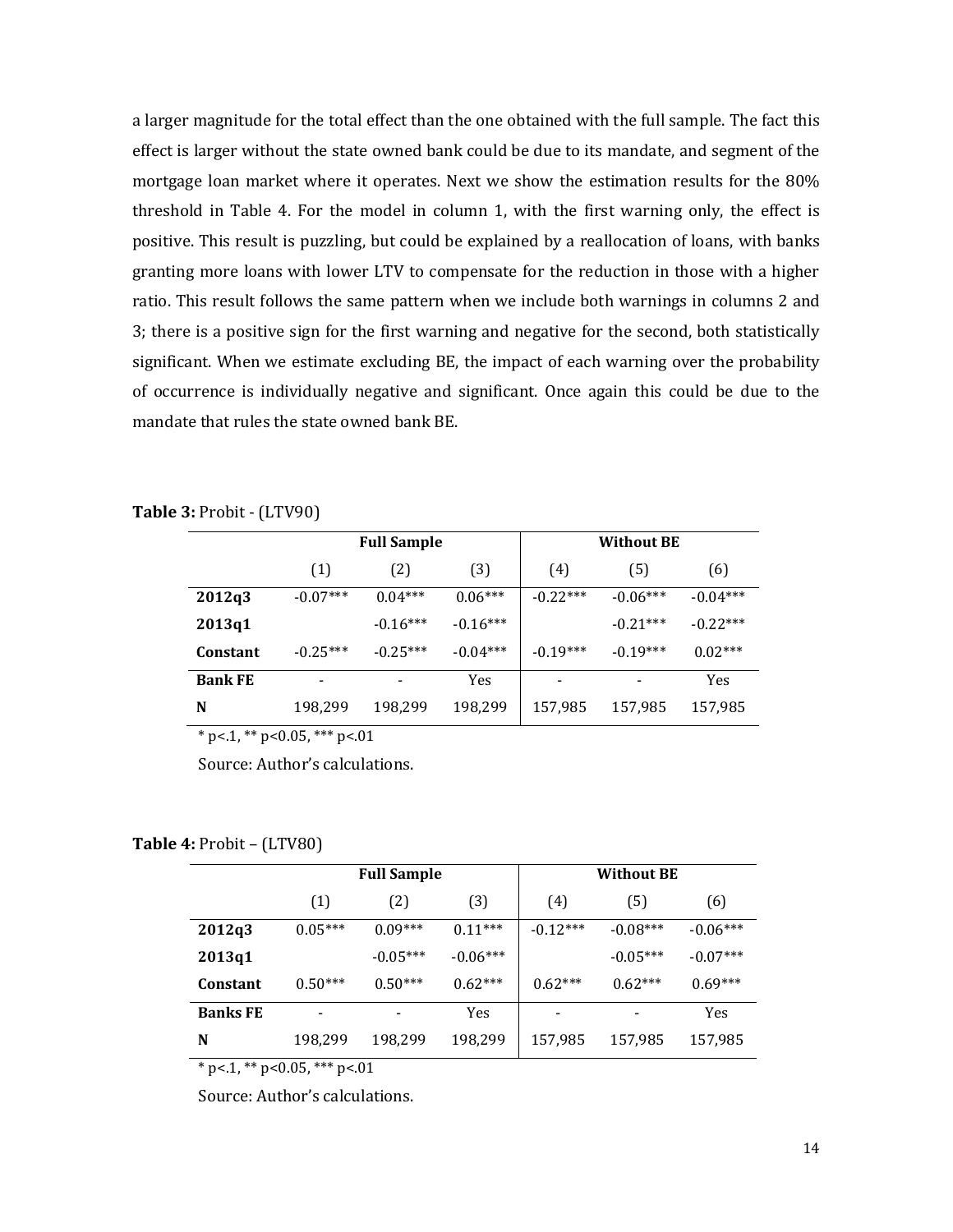#### **3.2 Quantile regression**

The main objective of the analysis in this sub-section is to study how the FSR warnings affected the distribution of LTV ratios for newly originated mortgage loans, focusing on the upper tail of this distribution. In particular, we consider quantile regression analysis for the 90, 75 and 50th percentiles. We show additional results for the 85 and 80th percentiles in Appendix 2.

As dependent variable we use the LTV ratio of granted mortgage loans. Independent variables are the same we used when estimating the probit model, dummy variables for each of the two warnings issued by the Central Bank of Chile. As we showed in Graphs 9 and 10, the median and 75th percentile LTV ratios remain almost constant after both warnings. This is a desirable outcome since the warnings did not aim towards correcting a misalignment in the less risky brackets of LTV. Instead, the second warning explicitly mentioned the somewhat less stringent lending standards for mortgage credit, which in turn is associated with the upper tail of the LTV ratio distribution.

Our results in Table 5 suggest that the FSR warnings were relevant reducing the LTV of loans granted with ratios above 90% (graphically shown above in Graph 9). Column 2 shows how both warnings significantly reduced the 90th percentile of the LTV ratio distribution. The effect becomes relatively larger for the second warning when we add bank level fixed effects (column 3). Similar to the probit specification, the results are in general stronger when we exclude BE from the sample (columns 4 through 6), which historically has had a behavior different from that of private banks. Furthermore, the second warning has an even larger impact over the 90th LTV percentile, when compared to the first one. As mentioned above, we believe this different effect could be due to the explicit mention to less stringent lending standards included in the second warning. This element, combined with the different nature of the state owned bank, are plausible explanations to why the effects are larger when BE is excluded.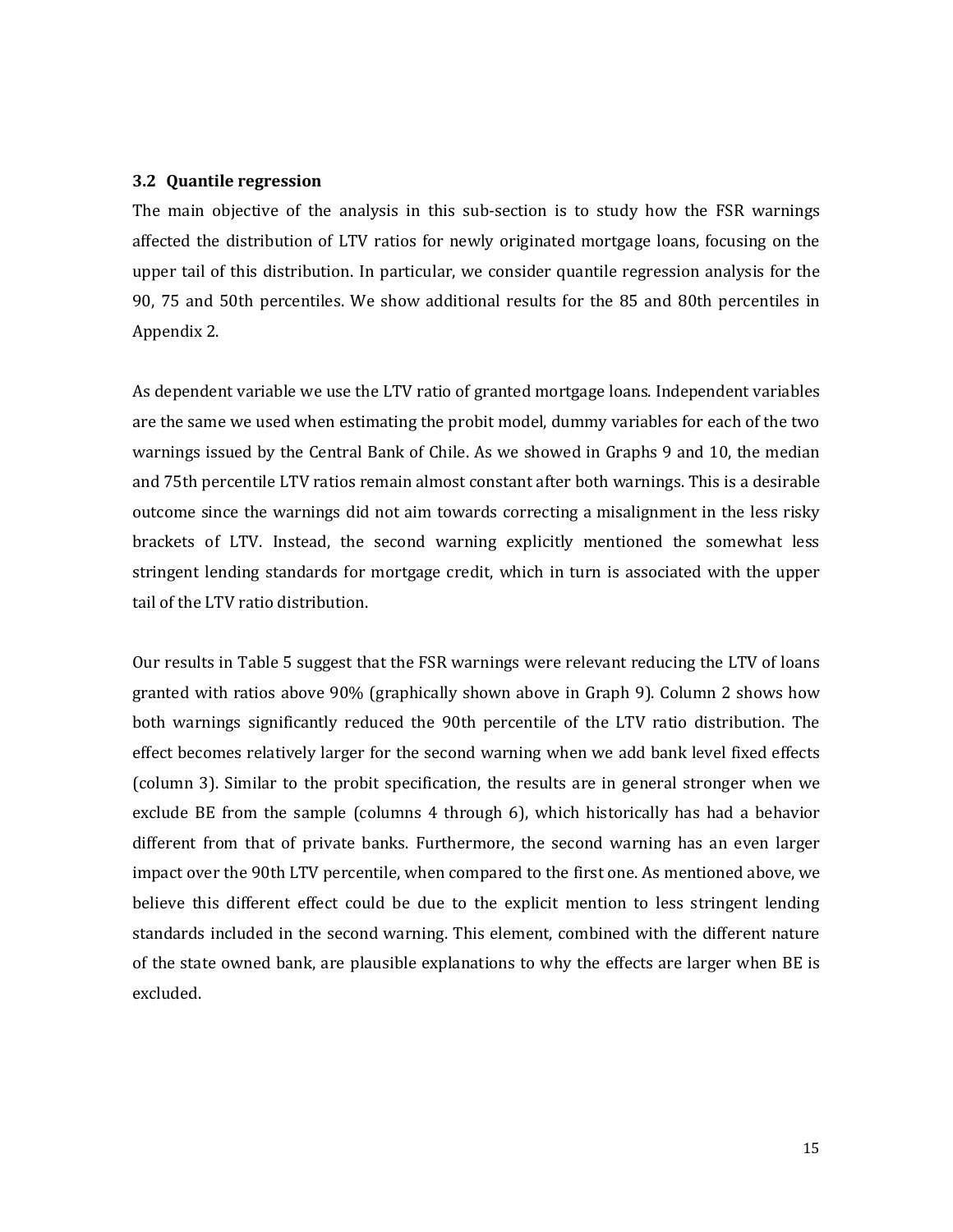**Table 5:** Quantile Regression - (Q90)

|                 | <b>Full Sample</b> |             |             | <b>Without BE</b> |             |             |  |
|-----------------|--------------------|-------------|-------------|-------------------|-------------|-------------|--|
|                 | (1)                | (2)         | (3)         | (4)               | (5)         | (6)         |  |
| 2012q3          | $-9.871***$        | $-4.950***$ | $-0.625***$ | $-9.483***$       | $-3.886***$ | $-1.077***$ |  |
| 2013q1          |                    | $-4.949***$ | $-1.363***$ |                   | $-6.057***$ | $-4.995***$ |  |
| Constant        | 99.95***           | 99.95***    | $100.00***$ | $100.00***$       | $100.00***$ | 100.00***   |  |
| <b>Banks FE</b> |                    |             | Yes         |                   |             | <b>Yes</b>  |  |
| N               | 198,299            | 198,299     | 198,299     | 157,985           | 157,985     | 157,985     |  |

 $*$  p<.1, \*\* p<0.05, \*\*\* p<.01

Source: Author's calculations.

**Table 6:** Quantile Regression - (Q75)

|                 | <b>Full Sample</b> |            |            | <b>Without BE</b> |                          |            |
|-----------------|--------------------|------------|------------|-------------------|--------------------------|------------|
|                 | (1)                | (2)        | (3)        | (4)               | (5)                      | (6)        |
| 2012q3          | $-0.02***$         | $-0.01***$ | $-0.00$    | $-0.04***$        | $-0.020***$              | $-0.01$    |
| 2013q1          |                    | $-0.02***$ | $-0.01$    |                   | $-0.018***$              | $-0.02$    |
| Constant        | $90.02***$         | $90.02***$ | $90.97***$ | $90.04***$        | $90.04***$               | $90.97***$ |
| <b>Banks FE</b> | -                  |            | Yes        |                   | $\overline{\phantom{a}}$ | Yes        |
| N               | 198,299            | 198,299    | 198,299    | 157,985           | 157,985                  | 157,985    |

 $*$  p<.1, \*\* p<0.05, \*\*\* p<.01

Source: Author's calculations.

|                 | <b>Full Sample</b> |            |          |            | <b>Without BE</b> |            |
|-----------------|--------------------|------------|----------|------------|-------------------|------------|
|                 | (1)                | (2)        | (3)      | (4)        | (5)               | (6)        |
| 2012q3          | $-0.27***$         | $0.38***$  | 0.02     | $-1.27***$ | $-0.14$           | $-0.01$    |
| 2013q1          |                    | $-1.00***$ | $-0.13$  |            | $-1.80***$        | $-1.15***$ |
| <b>Constant</b> | 89.54***           | 89.54***   | 89.99*** | 89.95***   | 89.95***          | $90.00***$ |
| <b>Banks FE</b> | ۰                  |            | Yes      |            |                   | <b>Yes</b> |
| N               | 198,299            | 198,299    | 198,299  | 157,985    | 157,985           | 157,985    |

**Table 7:** Quantile Regression - (Q50)

 $*$  p<1, \*\* p<0.05, \*\*\* p<01

Source: Author's calculations.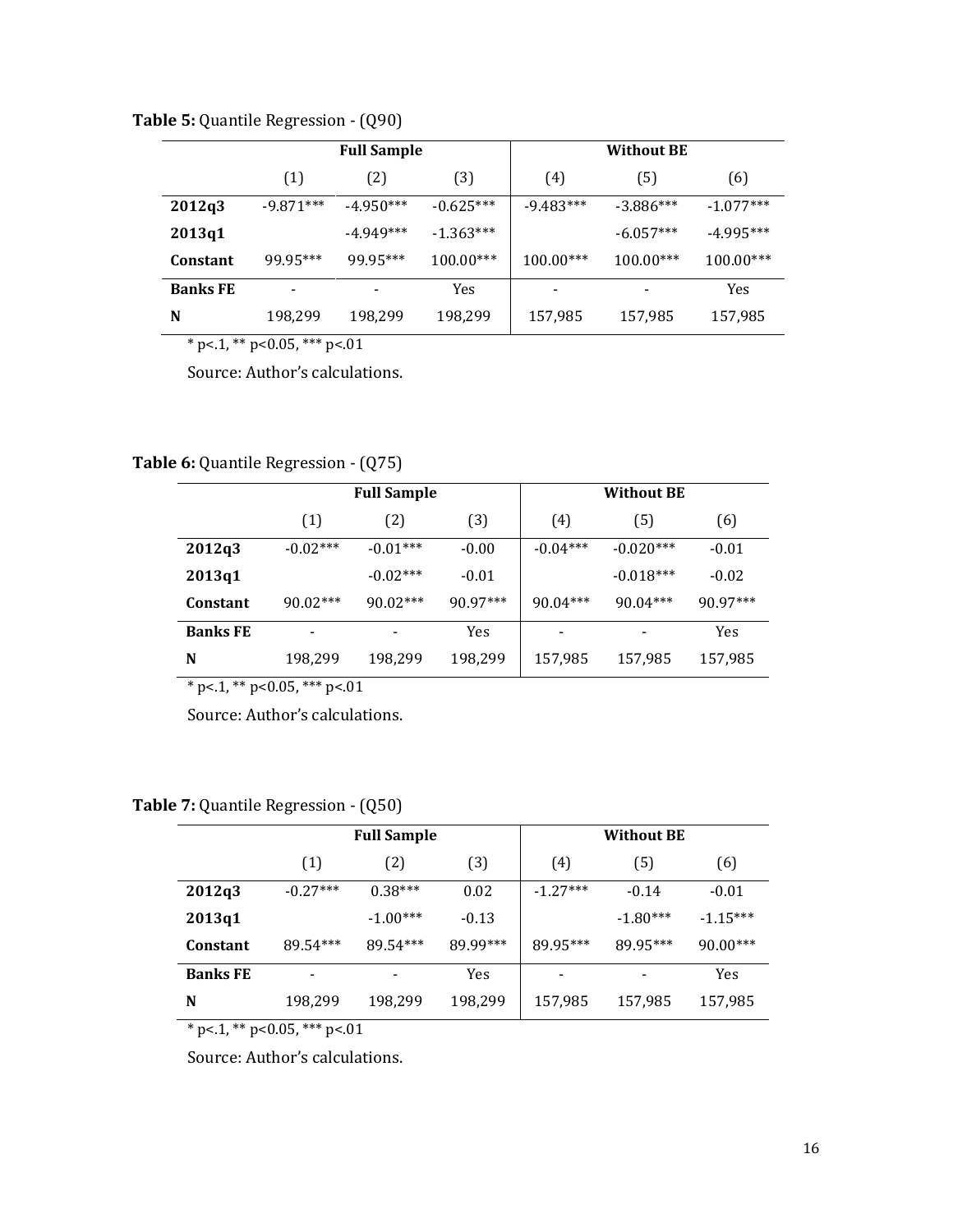Then, we estimate the model for the 75th percentile, looking for movements distinct to those in the 90th percentile in an a priori less risky bracket. As shown in Table 6, the magnitude of the effects is smaller than those previously obtained for the 90th percentile. When we add bank level fixed effects in column 3, the warning coefficients are no longer statistically significant. Also, we no longer observe an important difference in estimated coefficients after removing BE (columns 4 through 6).

Finally, results for the 50th percentile in Table 7 suggest that the first warning had a positive and statistically significant effect over the granting of mortgage loans, but still negative when aggregating the impact of both warnings (column 2). When we add bank fixed effects, the effects of both warnings are no longer significant (column 3). Once again this could be due to the warnings being aimed towards a riskier segment of credit. After excluding BE from the sample (columns 4 through 6), the effect of the first warning is not statistically significant. The second warning still has a negative and significant coefficient.

### **Final remarks**

The structure and behavior of the mortgage market are crucial elements to consider when analyzing the home purchasing decision. In recent years, house prices have grown significantly relative to their historical pattern. In this context, the Central Bank of Chile in its Financial Stability Report highlighted potential vulnerabilities in certain housing markets. From an aggregate perspective, in the context of the real estate market, these warnings do not seem to have had an effect over the volume of sales or credit. However, at the micro level, empirical evidence suggests that loans granted with high LTV ratios were significantly reduced following the issuance of these reports. We conclude that the issued warnings had a significant effect on bank lending policies. This finding is in line with the Central Bank pointing out to the existence of prospective risks, associated to less stringent lending standards in the real estate market. As opposed to a broad misalignment in any housing market aggregate, such as house prices or average LTV ratios of granted loans.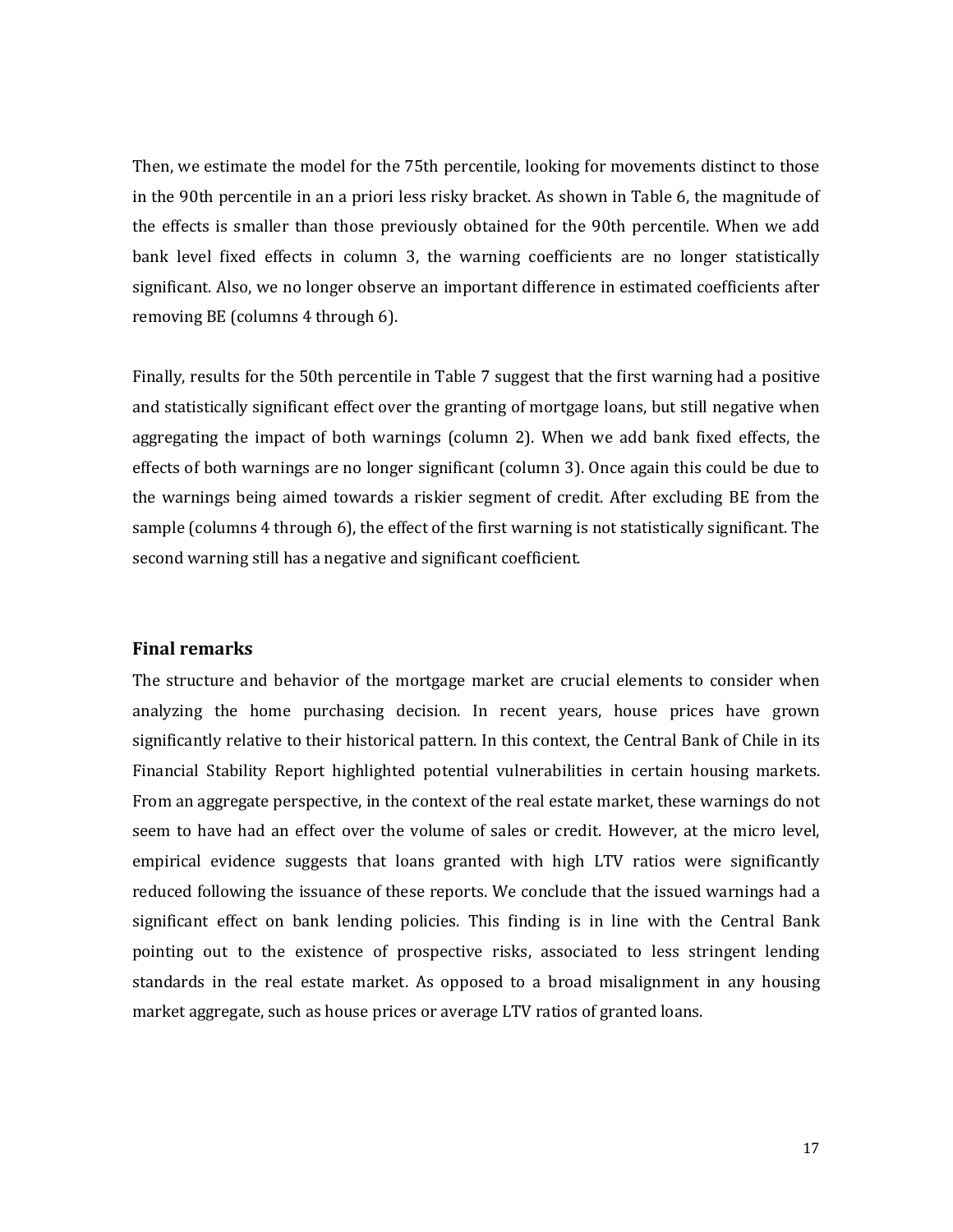# **References**

Central Bank of Chile, 2014. "Índice de Precios de Vivienda en Chile: Metodología y Resultados". *Studies in Economic Statistics 107, June.*

Central Bank of Chile. *Financial Stability Report*. Various issues.

Flores, C., 2006. "Financiamiento Hipotecario para la Vivienda, Evolución Reciente 1995- 2005". *Technical Studies Series N°004*, Superintendent of Banks and Financial Institutions, March.

Micco, A., E. Parrado, B. Piedrabuena, A. Rebucci, 2012. "Housing Finance in Chile: Instruments, Actors, and Policies" *Research Department Publications 4779, Inter-American Development Bank, Research Department.*

Parrado, E., 2014. "Surveillance of Mortgage Credit, the Approach of the Banking Regulator". *Workshop on Real Estate Prices and Financial Stability,* Central Bank of Chile. April.

Servicio de Impuestos Internos, 2009, "Resolución Exenta 97", June.

Warnock F., 2014. "Housing Finance in Latin America". *IIMB-IMF Conference on Housing*  Markets, Financial Stability and Growth, December.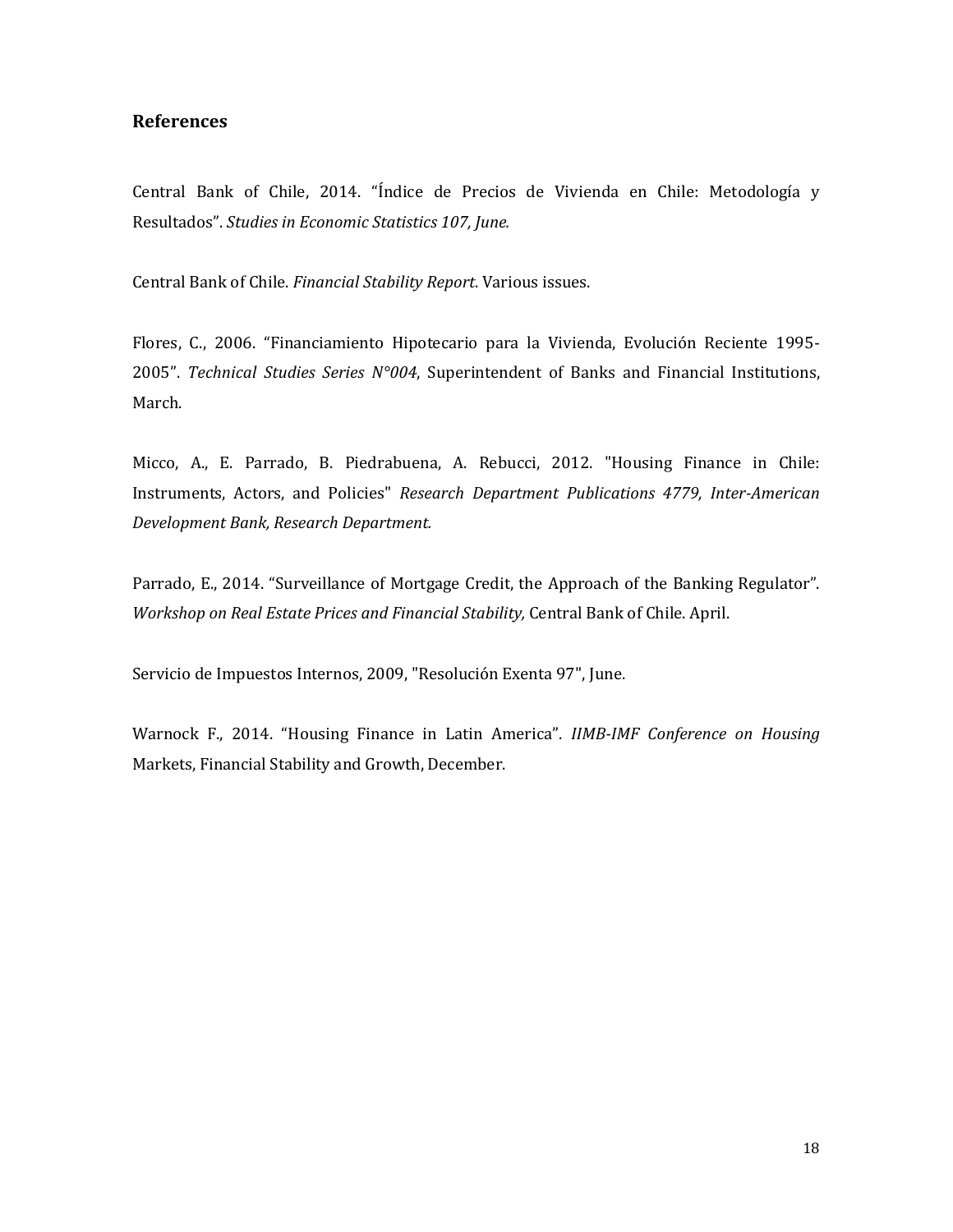# **Appendix 1**

# **Chilean geographic zones**



Source: Author´s elaboration based on Chilean Tax Authority data.